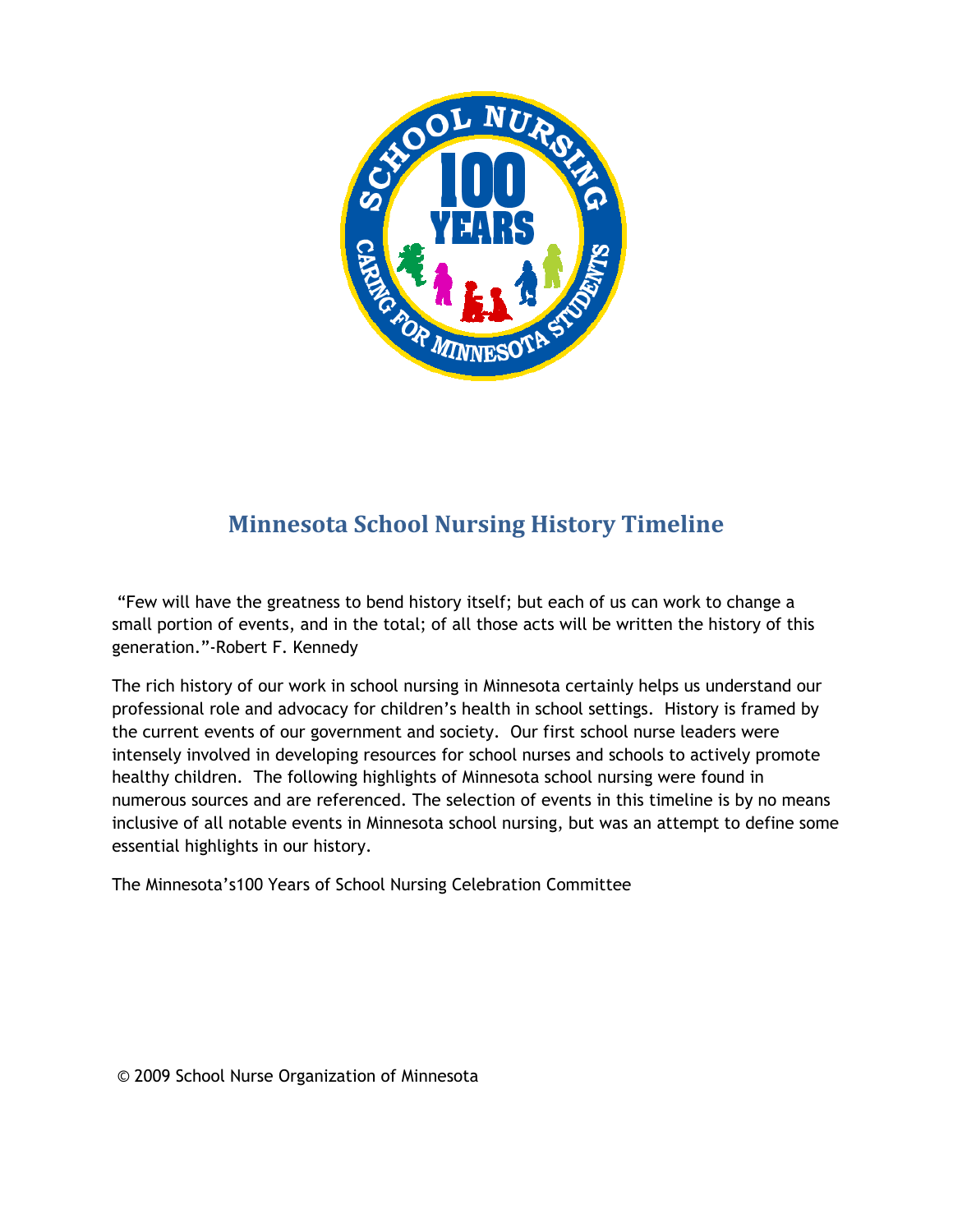#### **1900's-1920's**

Historical Focus: Medical inspections to exclude ill children from school. The focus evolves from control of contagion to identification of physical defects, limiting disability through correction of defects, health education for parents and students. ( Wold & Dagg, 1981)

School Nurse Role: School nurses provide home visits to teach parents how to treat children so they could return to school. School nurses independently inspect children or assist physician, provide home visit follow-up and health education. They develop and implement a health education program which is included in the curriculum. They work with teachers, promoting children's health and health education. (Wold & Dagg, 1981)

1. 1902 New York City: Lillian Wald initiates public school nursing and hires Lina Rogers as first school nurse (Wold & Dagg, 1981)

2. Lina Rogers wrote out course of treatment for most frequently recurring diseases and health conditions of school children: Written health regulations for pediculosis, ringworm of scalp, scabies, impetigo, molluscum contagium, conjunctivitis. (Zaiger, 2006)

3. 1909 Saint Paul Public Schools Board of Education hires Virginia Rice as Minnesota's first school nurse. Early focus: communicable diseases/exclusion; identify physical defects/corrections; health education/prevention. (Saint Paul Public Schools archived records)

4. 1909 In the first "Report of the School Physician and School Nurse" October-November 1909... "the aim of the examination of school children thus far conducted has been to discover and report those physical ailments and defects which threaten the individual health of children and affect their progress in the schools...It is believed...the study...will convince anyone that medical inspection represents not expense but economy." "More good can be accomplished by prevention than treatment...the purpose of school health work was to promote health among school children in order that they might profit from their classroom work." (Meyerding, 1909)

5. 1909 The School of Nursing at the University of Minnesota becomes the first U.S. nursing school organized as an integral part of the University. (Schrefer, 2000)

6. 1918 The Spanish influenza pandemic was thought to be transferred to Minnesota by an army private on furlough from Camp Dix, N.J. on 9-25-1918. By October 11, there were 750 cases and the City Health Commissioner closed schools and other public places. The school nurses in St. Paul schools devoted all their time trying to prevent the spread of the disease and in helping care for those who were ill...they visited homes...giving bedside care where needed." (A Historical Perspective, 1918)

7. 1922 Insulin was discovered and revolutionizes medical care for diabetics. (Schrefer, 2000)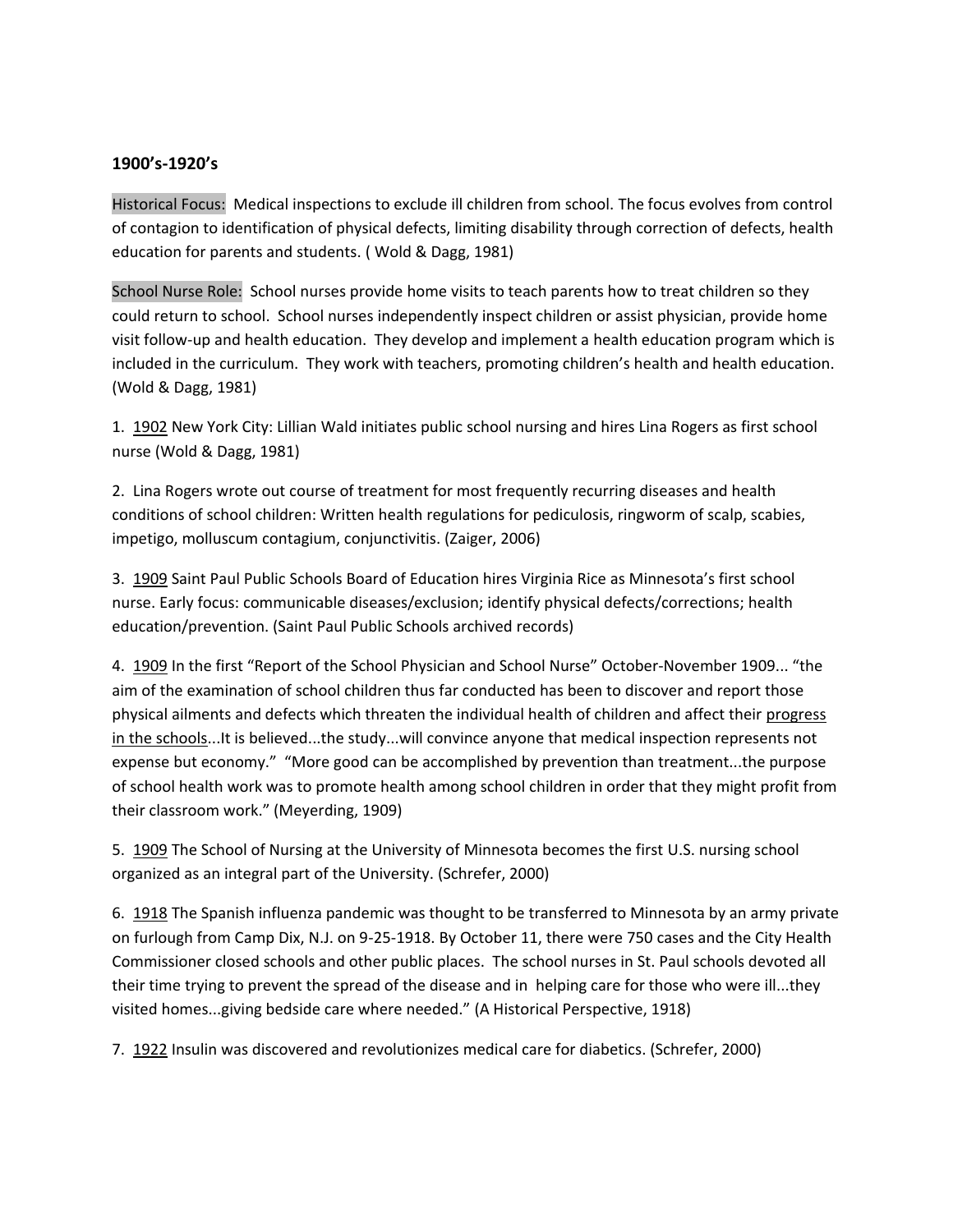8. 1924 An experiment began in the Minneapolis Schools to test the hearing of fourth grade students using an audiometer. Vision testing began the same year. (Historical Summary, 1980)

9. 1924-25 Minnesota had a serious smallpox epidemic. Mass smallpox vaccination clinics were held in Minneapolis Public Schools. "Saint Paul started vaccinating on a big scale...we vaccinated in the schools." (Lindblad, 1914-1952; Historical Summary, 1980)

10. 1926 Rebecca Aberle, Saint Paul school nurse, started the hearing testing program with an audiometer loaned by the Graybar Electric Company...with 40 earphones making it possible to test groups of 40 children at a time. (Jordan, 1953)

### **1930's-1940's**

Historical Focus: WWII nurse recruiting reduces numbers of school nurses serving schools. School nursing began to develop services in rural schools. (Wold & Dagg, 1981)

School Nurse Role: School Nurses provide consultation to administrators about health programs, inservice to teachers on health screening, interpretation of health exams data to parents, referrals to community resources, and home visits for parent education. (Wold & Dagg, 1981)

1. 1930 An educational program shows the value of early detection of TB using the Mantoux test. (Jordan, 1953)

2. 1935 Gerbard Dormagk discovers sulfonamides (Schrefer, 2000)

3. 1940-50 Teachers and aides are expected to take care of ill and injured children while nurses focused on health education. (Wold & Dagg, 1981)

4. 1940's Special classes begin for handicapped, visually and hearing impaired. (Wold & Dagg, 1981)

5. 1943 Streptomycin is discovered; the first antibiotic to be effective in treatment of Tuberculosis (Schrefer, 2000)

6. 1945 Responsibility for school health program shifted from school nurse and physician to shared responsibility with teachers, student, and health personnel. A coordinated, integrated health education curriculum is proposed. (Wold & Dagg, 1981)

7. 1946 Penicillin is developed and mass produced to treat up to 7 million individuals per year. (Schefer, 2000)

8. 1946 The expanded educational role for school nurses encouraged additional educational preparation and eventually certification requirements developed in several states. (Wold & Dagg, 1981)

9. 1947 School based clinics in Chisholm, Minnesota, noted for national recognition in an edition of Minnesota Health. (Minnesota Department of Health [MDH], 1997)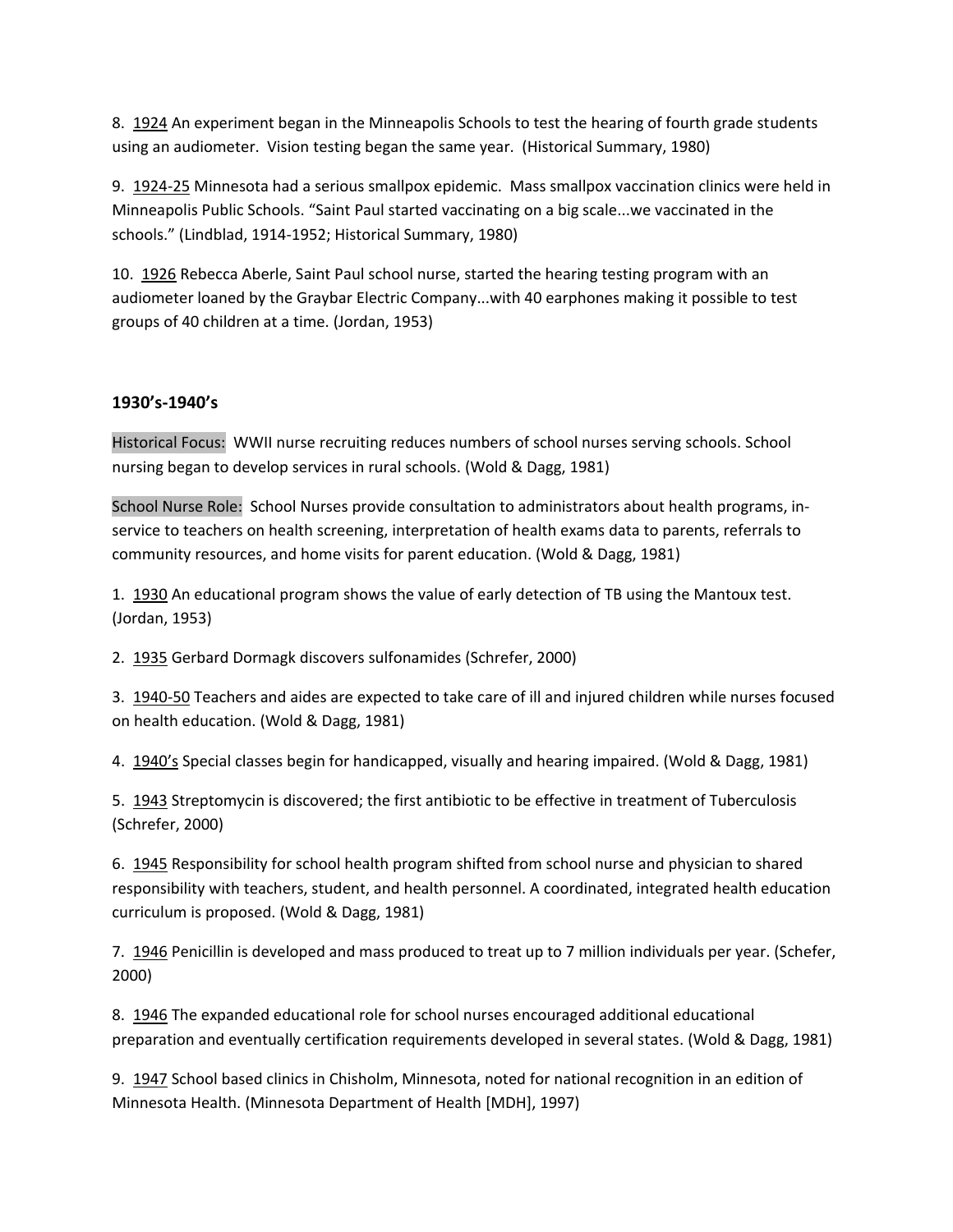10. 1948 The first edition of the *School Health Manual for use in Minnesota Schools* was prepared by a Joint Committee of Minnesota Departments of Health and Education and states "The school nurse is responsible to the school physician if there is one on a full time basis. Otherwise, she functions under the school administrator." (Minnesota Departments of Health and Education, 1948)

#### **1950's – 1960's**

Historical Focus: Health is generally accepted as first objective of education, with "optimum health for every school child." More school nurses are hired by Boards of Education and less by Departments of Health. Other professionals are added to the school team increasing school nurse role confusion in the 60s. (Wold, 2001)

School Nurse Role: Nurses as the health educator emphasize nutrition and mental health. Immunizations are given in schools to prevent disease. Tuberculin testing is required for school staff. (Wold, 2001; L. Hoge & M.L. Christianson, personal communication, June 3, 2009)

1. 1950's Chemical dependency emerges as a critical national health problem. (Wold & Dagg, 1981)

2. 1950 Polio becomes major public health problem affecting over 50.000 Americans. (Schrefer, 2000)

3. 1950's Health education programs in schools increase with nurses as "health educators". (Wold & Dagg, 1981)

4. 1950's Use of Cumulative Health Record is initiated. (Wold & Dagg, 1981)

5. 1950's School nurses administer measles and polio vaccine in Minnesota schools. (Z. Hoge & M.L. Christianson, personal communication, June 3, 2009)

6. 1950's Delphie Fredlund advocated for preparation at the graduate level for school nurses. (Wold & Dagg, 1981)

7. 1951 School Health Councils are initiated with shared responsibilities between teacher, administrator and nurse. (Wold & Dagg, 1981)

8. 1955 Polio killed virus vaccine is released for use in US. Polio Sabin live virus vaccine developed and used in US in 1960. By 1961, the incidence of polio drops by 95%. (Schrefer, 2000)

9. 1959-60 Three credit "The Nurse in the School" class is offered as part of Public Health Baccalaureate Nursing Program at University of Minnesota, taught by Barbara Stocking. (School of Public Health, 1958)

10. 1961 Through the efforts of the Minnesota Nurses Association, Minnesota mandated certification of school nurses by the Board of Teaching. Certification required baccalaureate preparation in nursing, a public health nursing certificate, and college credits in education. (School Nurse Organization of Minnesota [SNOM] archived records, 1961-2003)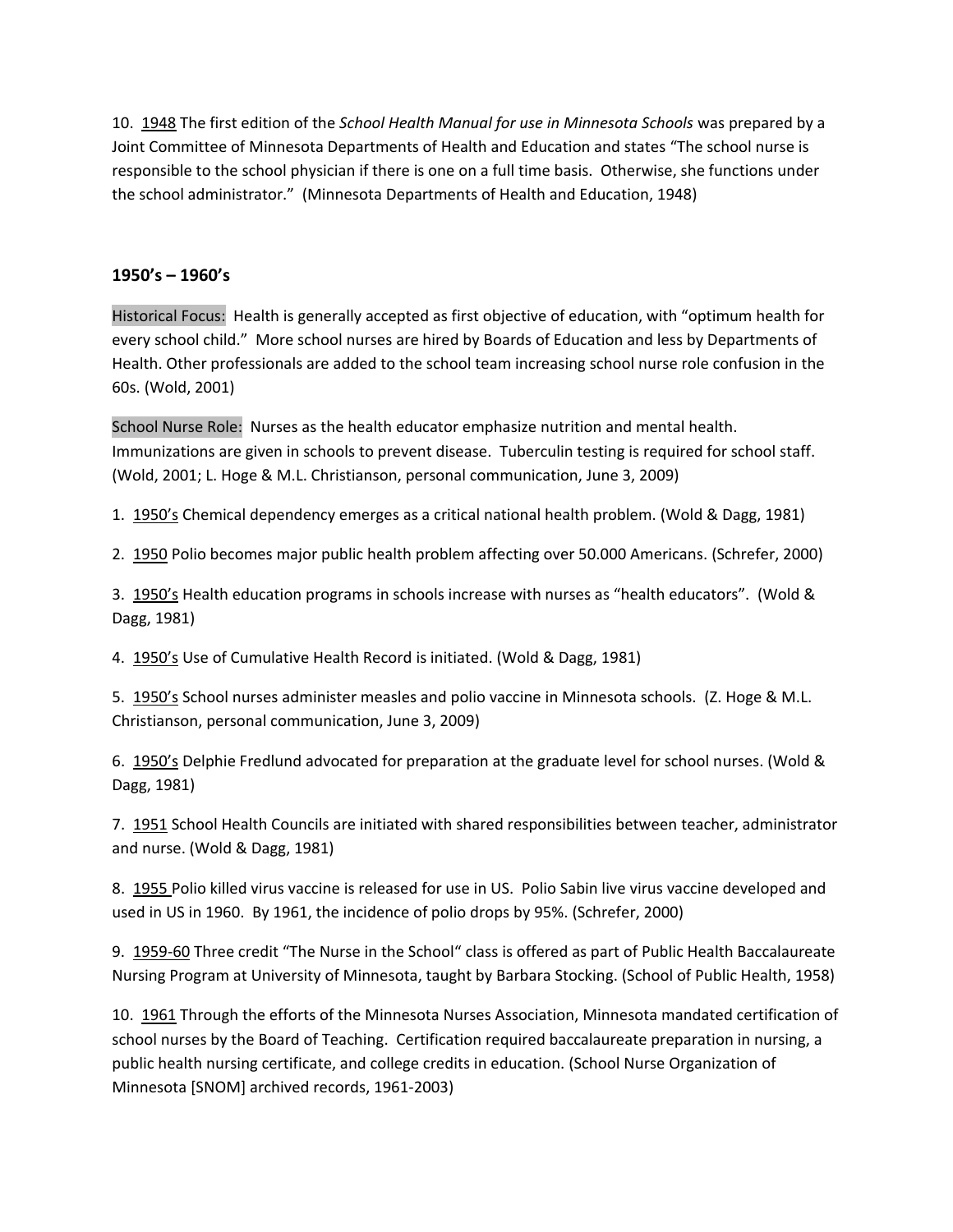11. 1961 Tuberculosis testing is required for all school hires prior to employment. MS 123.69-outdated. (SNOM archived records, 1961-2003)

12. 1966 The following recommendation for nurse-pupil ratio has been made by the Joint Committee on Health Problems in Education of the National Education Association and the American Medical Association: one nurse per 1200-1800 elementary school children and one nurse per 1800-2400 secondary school children. (State of Minnesota, 1966)

13. 1968 The School Nurse Organization of Minnesota (SNOM) is formed as a branch of the Student Personnel Section of Minnesota Education (MEA) and had 71 members. (SNOM archived records, 1961- 2003)

14. 1968 SNOM sent 2 delegates (Ernestine Sime and Aiko Higuchi) to the National Education Association (NEA) convention in Dallas, TX on July 5 when the Department of School Nurses was formed as affiliate of NEA. This was the forerunner of the National Association of School Nurses (NASN). (SNOM archived records, 1961-2003)

15. 1968 First Annual SNOM Convention is held at the Radisson Hotel in Minneapolis on October 25, 1988 during the MEA Convention. SNOM is now a sub group in MEA and became an affiliate of the Department of School Nurses within the NEA in 1969. (SNOM archived records, 1961-2003)

16. 1969 Early Periodic Screening, Diagnosis and Treatment (EPSDT) is initiated. (Title XIX of Social Security Act) is later amended in 1989. (MDH, 1997)

## **1970's – 1980's**

Historical Focus: School health services rapidly expanded to include prevention, health promotion and meeting special health needs. Most remarkable milestone was the development of national practice standards for school nursing. (Wold, 2001)

School Nurse Role: Nurses provided increased services to students with disabilities, including mental health care, drug prevention and referral with an emphasis on health needs of students with disabilities. School nurse practitioner programs developed. (Wold, 2001)

1. 1970 Saint Paul School Nurse, Zorada Hoge helped author Standards for School Nurse Services, a National commission on Standards, Department of School Nurses of the National Education Association (later the National Association of School Nurses.) (Zaiger, 2006)

2. 1970 SNOM became an independent organization affiliated with MEA. (SNOM archived records)

3. 1970 Minneapolis and Saint Paul Schools developed school based clinics providing primary, prenatal and dental care for students. (MDH, 1997)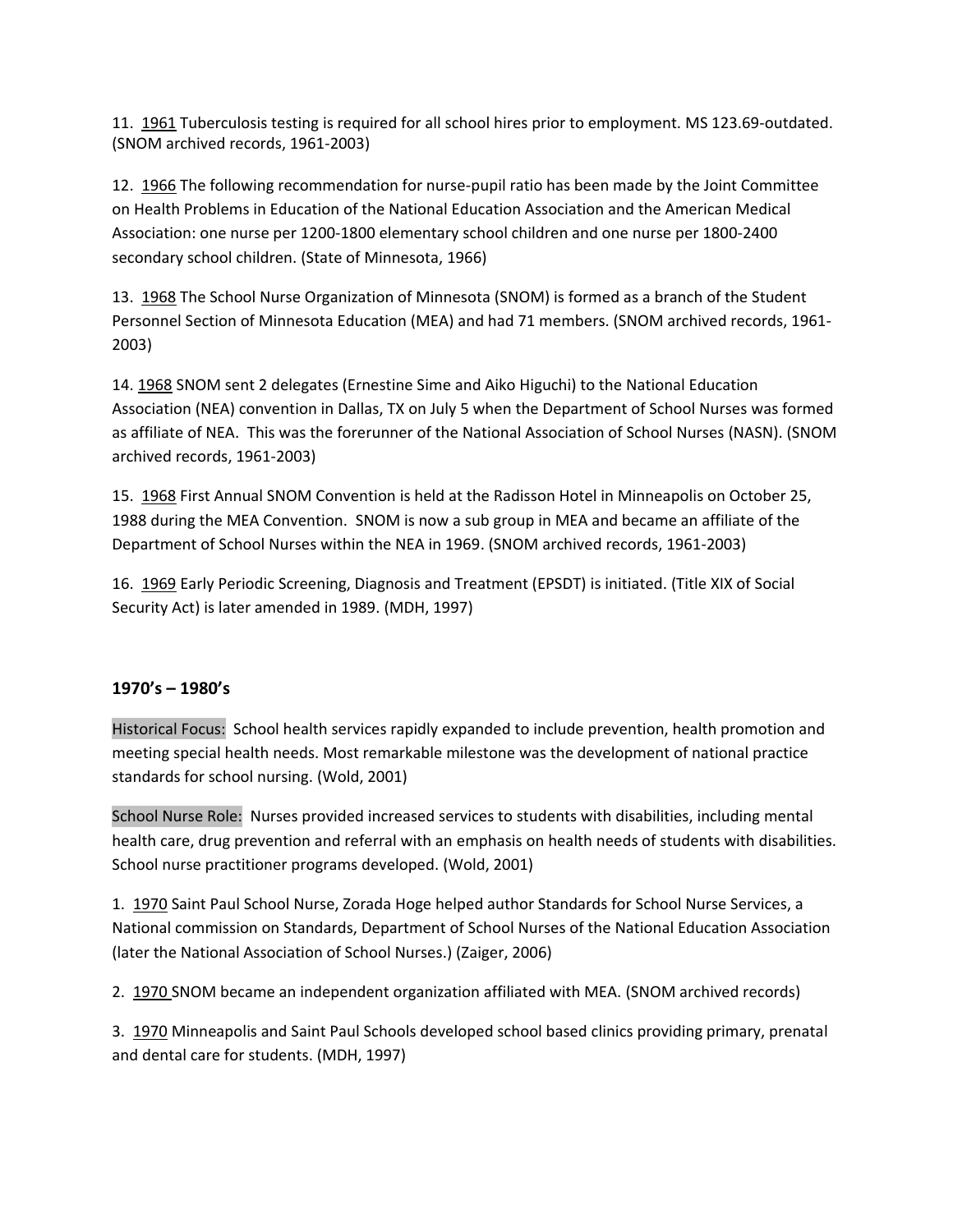4. 1971 First Annual SNOM Spring Conference was held on April 24, 25 at Ramada Inn, St. Paul. (SNOM archived records, 1961-2003)

5. 1972 Governor Wendell Anderson signed official Proclamation of Minnesota School Nurse Day on January 29. (SNOM archived records, 1961-2003)

6. 1972 SNOM Brochure "Today's School Nurse Makes a Difference" was published and distributed. (SNOM archived records, 1961-2003)

7. 1972-73 University of Minnesota Public Health offers 3 credit course "Child Centered School Nursing" taught by Delphie Fredlund. (SNOM archived records, 1961-2003)

8. 1973 "St. Cloud Public Schools Narrative Health Report" by Marjorie A. Moore, PHN, in May 1973 states "School nursing services in this district are part of family and community public health nursing. A composite picture of the health program is needed so that school health services are not isolated." (MDH, 1973)

9. 1973 -75 School Nurse Practitioner Program was initiated by the University of Minnesota. Delphie Fredlund was instructor. (SNOM archived records, 1961-2003)

10. 1974 *Minnesota Goals of School Nursing* is published and updated in 1983. (Bergman et al., 1983)

11. 1974 *Guidelines for School Nurses in School Health Programs* is published by American School Health Association. (American School Health Association, 1974)

12. 1975 Education of All Handicapped Children Act mandated a free and appropriate education for children with disabilities in the least restricted environment. P.L. 94.142 (MDH, 1997)

13. 1976 and 1987 Community Health Services provided for community-based planning in Minnesota that invited school nurses to assist with input into mandated community needs assessment. M.S. 145A. (MDH, 1997)

14. 1977 Immunizations of DPT, MMR, and Polio were first required for school entrance. MS 123.70. (MDH, 1997)

15. 1977 Voluntary health and developmental screening program is required for children once before entering kindergarten. MS 123.702. In 1994, Early Childhood Screening (ECS) became mandatory with required and optional components. M.S.123.701 – 123.7045. (MDH, 1997))

16. 1977 MN legislature requires permanent public health cumulative records initiated for each child of school age and also requires those records to be transferred with the child to any school. MS 144.29. (MDH, 1997)

17. 1978 MN legislature mandates schools to provide health services to non-public school students. M.S. 123.931. (MDH 1997)

18. 1979 "Licensed School Nurse" proposal accepted by Minnesota Department of Education. (SNOM archived records, 1961-2003)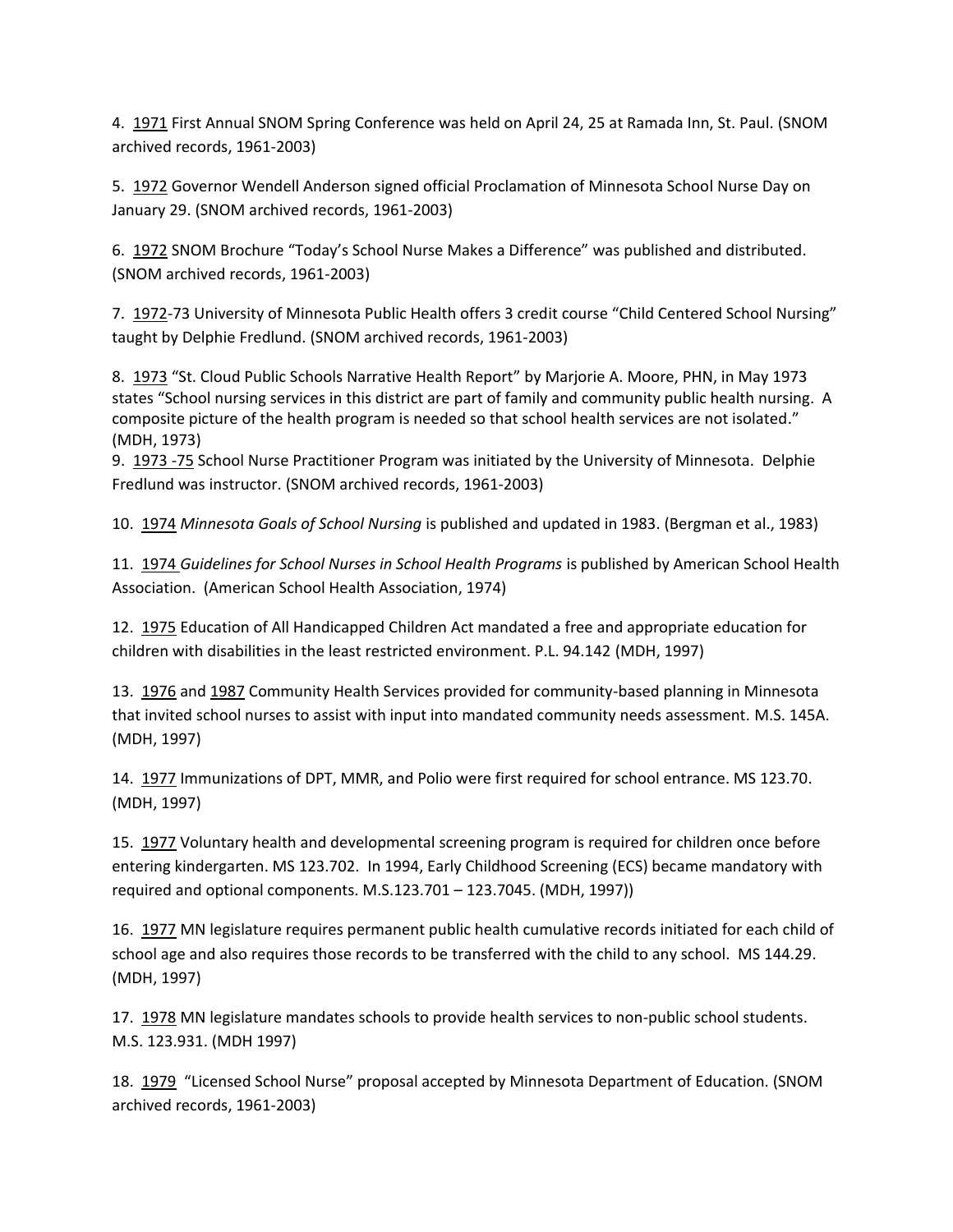19. 1978-79 SNOM sponsors SHAPE (School Health- a Positive Environment) week in MN to promote school health services. (SNOM archived records, 1961-2003)

20. 1981 *School Nursing: A Framework for Practice* is published, author Susan Wold. (Wold, 1981a)

21. 1981 White Bear Lake school nurse, Eleanor Thelander, helped author *Guidelines for a Model School Nursing Services Program* as part of NASN Study Committee on Professional Standards. In 1983 Eleanor Thelander, participated in a task force that authored *Standards of School Nursing Practice* published by the American Nurses Association. The standards recommended a ratio of nurse to student of 1:750. (National School Nurses Association, [NASN], 1981; American Nurses Association, 1983)

22. 1985 SNOM, Minnesota Department of Education, Minnesota Education Association developed *Presenting Aids: A Resource Guide for Inservice Education on Acquired Immune Deficiency Syndrome and Educational Implications and two video tapes, Aids/Afraids Part 1 and Part 2.* These products provided national leadership and guidance to the educational community. (Schuster, Will, & Luehr, 1985)

23. 1988 *Managing the Student with a Chronic Health Condition: a Practical Guide for School Personnel* published thru the collaborative efforts of Pathfinder and School Nurse Organization of Minnesota. (Larson, 1988)

24. 1988 MN legislature requires school nurses. "By July 1, 1988, a board of a school district with 1,000 pupils or more must employ at least one full-time licensed school nurse." MS 123.35. (MDH, 1997)

26. 1988 The Medicare Catastrophic Health Care Act authorized the use of Federal Medicaid funds for health related services provided to children as outlined in their IEP or IFSP. P.L. 100.360. (MDH, 1997)

27. 1988 Schools are required to provide AIDS/HIV prevention programs, M.S. 121.203. (MDH, 1997)

28. 1989 Saint Paul Public Schools develops a provider agreement with MN Department of Human Services to provide dental health services. (J. Lowe, personal communication, June 25, 2009)

29. 1989 Minnesota Student Survey was initiated and implemented by MN Department of Education. (Reflections of Social Change, 1992)

## **1990's**

Historical Focus: Keeping students in school is the priority. PL 94-142 is reauthorized requiring students with disabilities to be included in least restrictive environment. Immunization laws are strengthened and schools are now required to exclude non-compliant students. Electronic record keeping is implemented. (Wold, 2001)

School Nurse Role: School nurses provide the health portion of the IEP and perform increasing numbers of, technical nursing procedures. They also provide illness and injury care, immunization compliance, mental health promotion and intervention for depression, suicide and violence, chemical and tobacco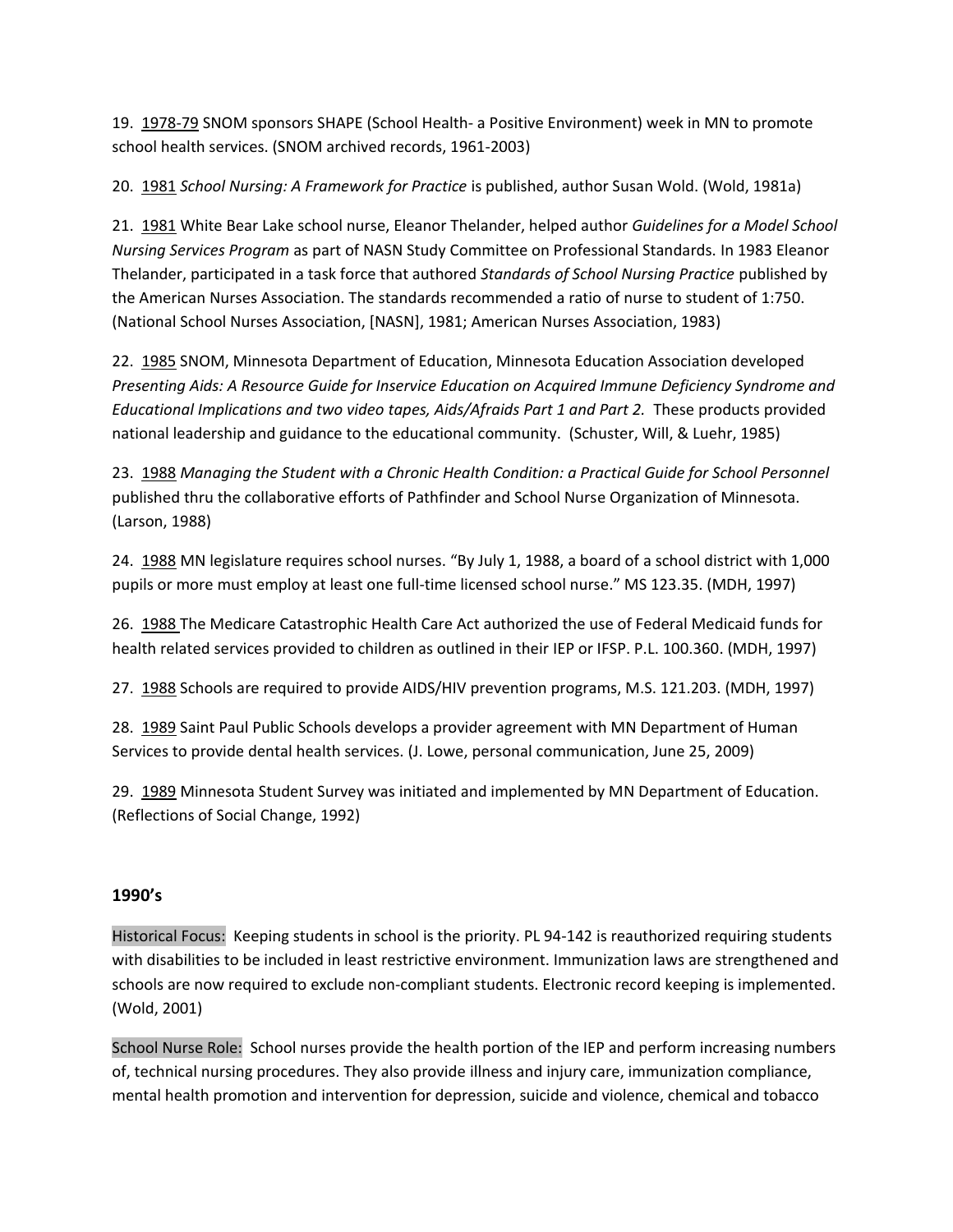use, pregnancy and parenting interventions, crisis team participation, general health screening, and specialized screening for asthma, attention deficit, and recurring tuberculosis. (Wold, 2001)

1. 1990 Reauthorization of P.L. 101.476 Individuals with Disabilities Education Act requires districts to assist students with disabilities to obtain a public school education. (MDH, 1997)

2. 1990 Section 504 of the Federal Rehabilitation Act of 1973 and the Federal American Disability Act of 1990 requires school districts to provide reasonable accommodations or modifications for students with a disability. M.S. 120.185. (MDH, 1997)

3. 1992 Memorandum from Wayne Erickson, Manager, Special Education Section of MDE, provides confirmation that nursing services for Special Education students are reimbursable to school districts by state special education funds. (MDH, 1997)

4. 1993 *Bloodborne Pathogens: Questions and Answers*, authored by SNOM Task Force. (SNOM Bloodborne Pathogen Task Force, 1993)

5. 1993 *The School Nurses' Sourcebook of Individual Healthcare Plans* edited by Marykay Haas. (Haas, 1993)

6. 1993 Saint Paul Public Schools secured a provider agreement to become a Public Health Nursing Clinic Provider, hiring a Nurse Practitioner which allowed billing for immunizations, mantoux testing, and Child and Teen Check-ups. (J. Lowe, personal communication, June 25, 2009)

7. 1994 Saint Paul Public Schools added IEP services to their billable nursing services. (J. Lowe, personal communication, June 25, 2009)

8. 1995 *Role of School Nursing in the Design and Implementation Plan for Minnesota Health Care Reform*, authored by SNOM Task Force. (SNOM Health Care Reform Task Force, 1995)

9. 1996 Initiative developed to increase capacity at the state level for delivery of comprehensive school health to the local level with a grant from U.S. Centers for Disease Control, the Minnesota Department of Children, Families and Learning and Minnesota Department of Health. (MDH, 1997)

10. 1997 Individuals with Disabilities Act of 1997 is reauthorized by Congress allocating funding for school nurses. (Wold, 2001)

11. 1997 Medicaid reimbursement is claimed for school nursing services to children with an IEP are accessed by Saint Paul Schools. (J. Lowe, personal communication, June 25, 2009)

12. 1996 First SNOM/University of MN School of Nursing Orientation Program is provided for new school nurses. (SNOM archived records, 1961-2003)

13. 1999 Legislative mandate initiates third party billing (M.S. 125A), with rules defined in 2002. (Third Party Payment, 2009)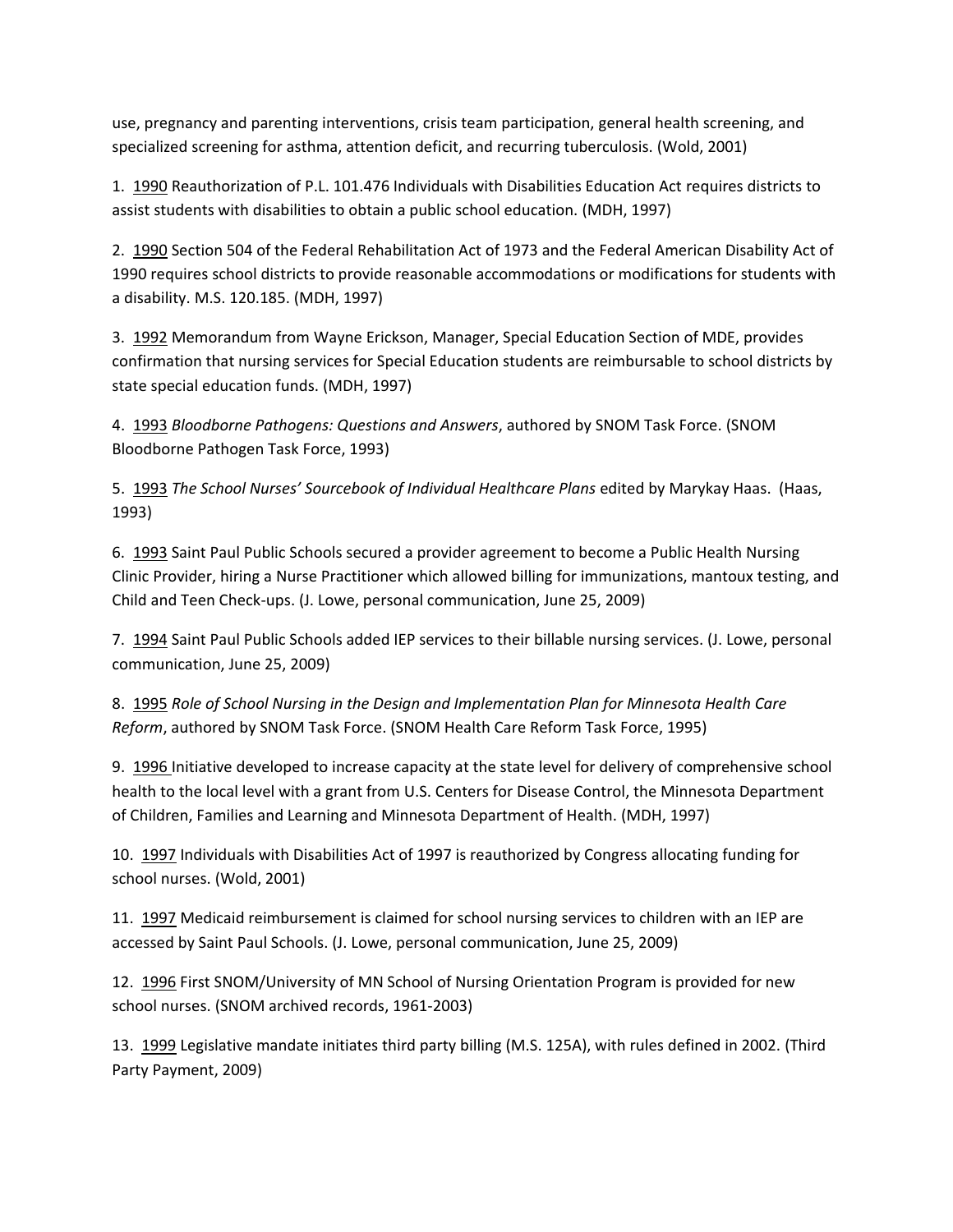14. 1999 Blue Cross and Blue Shield Receives \$21 million from Tobacco Settlement, "making it the largest foundation exclusively dedicated to improving the health of Minnesota residents". (SNOM archived records, 1961-2003)

15. 1999 US Supreme Court decided that the nursing services required in decision Cedar Rapids Community School District v. Garret F. were related services under IDEA. The decision further required that school districts must provide supportive nursing services and required for Garret to attend school with supportive nursing services. (Wold, 2001)

16 . 1999 SNOM website and Listserv are developed within Education Minnesota website. (SNOM archived records, 1961-2003)

17. 1999 Health Jeopardy Game is developed by SNOM Public Relations for interaction with fairgoers at the Education Minnesota State Fair booth. (Swanson & Ornelas, 2001)

# **2000's**

Historical Focus: Continues with 1990s expansions of prevention programs and those related to chronic illness and mental health. (Wold, 2001) "As with the first school nurse, the focus is on reducing communicable disease, increasing attendance, and providing direct and indirect care and health education."(Zaiger, 2006)

School Nurse Role: Provide case management for children with chronic health conditions including: assessment criteria, action plan development, and health outcome goals. Promote health and safety, intervene with actual and potential health problems, and actively collaborate with others to build student and family capacity for adaptation, self management, self- advocacy, and learning. The most valuable impact occurs in school nurse roles that support the students' educational success. (Zaiger, 2006)

1. 2000 Technology advances in health offices as the majority of health records and communications are now electronic. (Denehy, 2004)

2. 2000 "Healthy Learner Asthma Initiative" began as a community-wide collaboration between Minneapolis Public Schools Health Related Services, health care providers and public health systems, and community organizations. The goals of the project were to decrease student absent days, emergency department visits, and inpatient admissions related to asthma by 50%. (Splett, Erickson, Belseth, & Jensen, 2006)

3. 2000 Minnesota Legislative mandate for school districts to bill for all IEP health related services including nursing, occupational therapy, physical therapy, speech therapy, mental health services, assistive technology, and transportation. Personal care assistant services were added later. MS 125A.21. (J. Lowe, personal communication, June 25, 2009)

4. 2001 SNOM initiated an individual website, [www.minnesotaschoolnurses.org.](http://www.minnesotaschoolnurses.org/) (SNOM archived records, 1961-2003)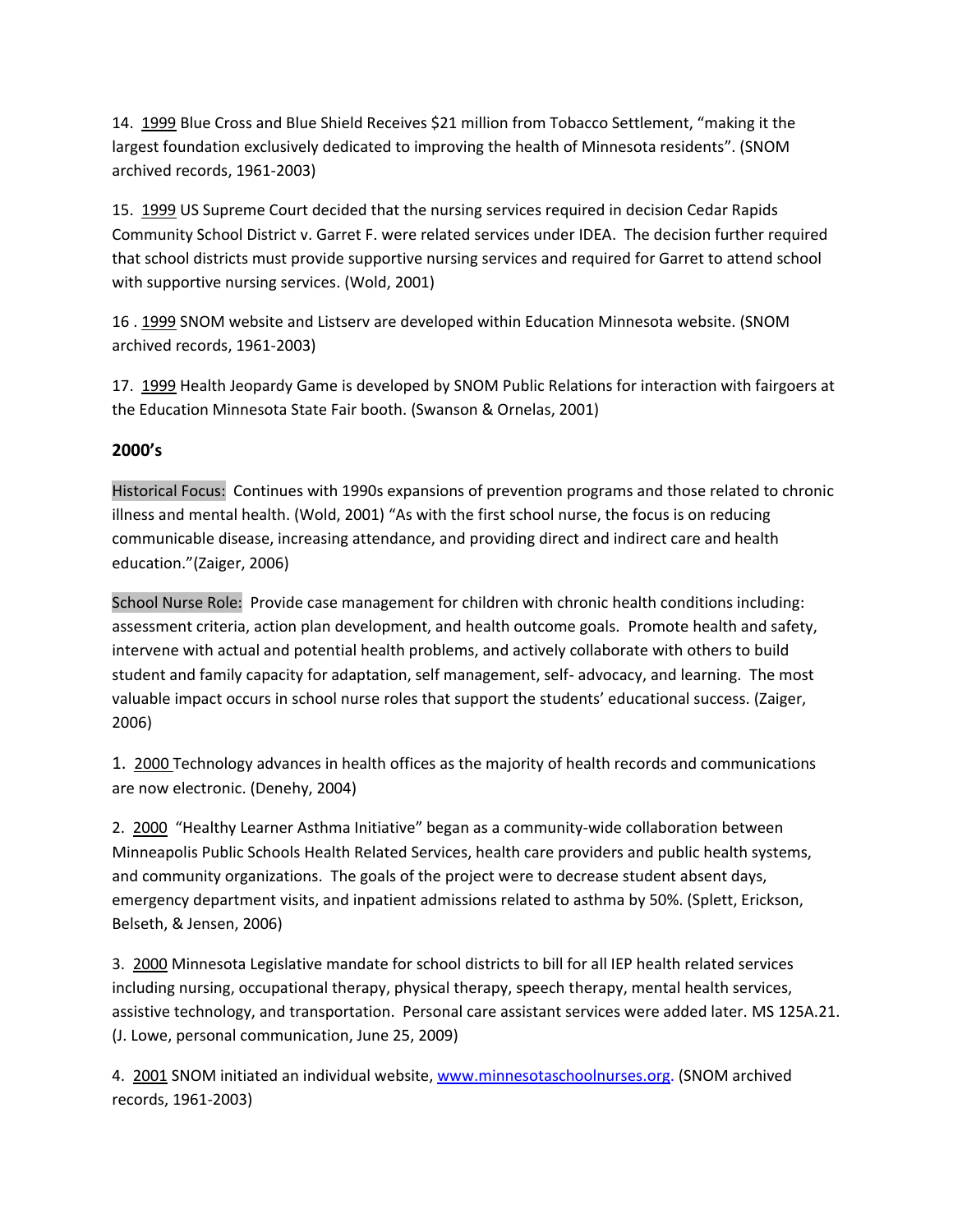5. 2003 *Helping the Student with Diabetes Succeed: Supplementary Materials for Implementation in Minnesota Schools* is authored by SNOM Diabetes Task Force. The task force collaborated with the American Diabetes Association, Minnesota Departments of Health and Education, State Board of Nursing, education and medical communities, as well as diabetes stakeholders to develop guidelines for the management of diabetes in Minnesota school settings. (SNOM Diabetes Task Force, 2003)

6. 2004 The Individuals with Disability Education Act (IDEA) was amended and specifically added School Nurse services to the definition of related services. Federal Reg. 34 CFR Part 300.34. (J. Lowe, personal communication, June 25, 2009)

7. 2005 SNOM Special Education committee presents videoconferences statewide for school nurses on special education rules and processes, the school nurse role, and reimbursement information. The SNOM website provides further provides written information, resources, and updates for school nursing practice. ("Special Education", 2008)

8. 2005 SNOM collaborates with Department of Education to continue Annual School Nurse Orientation for new school nurses each August. (Hiltz, 2005)

9. 2005 Center for Disease Control/National Program to Promote Diabetes Education (DC/NDEP) funds Saint Paul Public Schools as a national demonstration site for a NASN project. NASN titled this program "Managing and Preventing Diabetes and Weight Gain Project" which addresses the management of Type 1 diabetes and prevention of Type 2 diabetes in children. (Schantz, 2007)

10. 2005 *Minnesota Guidelines for Medication Administration in School* is released by MDH to increase the safe administration of medications to students in Minnesota schools. (Medication Administration Guidelines Staff Team, 2005)

11. 2006 School nurses are involved in planning and developing district wellness policies as P.L. 108-265 becomes effective in June. This law requires wellness policies focused on nutrition and activity to be enacted in every school district by the start of the 2006-07 school year. ("Healthy Schools", 2009)

12. 2006 At their annual meeting on October 20, SNOM members vote to have a unified membership and dues structure with the National Association of School Nurses. (Hiltz, 2007)

13. 2009 The World Health Organization (WHO) declared a global H1N1 flu pandemic on 6-11-09. This is the first global flu epidemic in 41 years. School nurses identify cases in schools and plan for a pandemic. ("Pandemic Flu", 2009)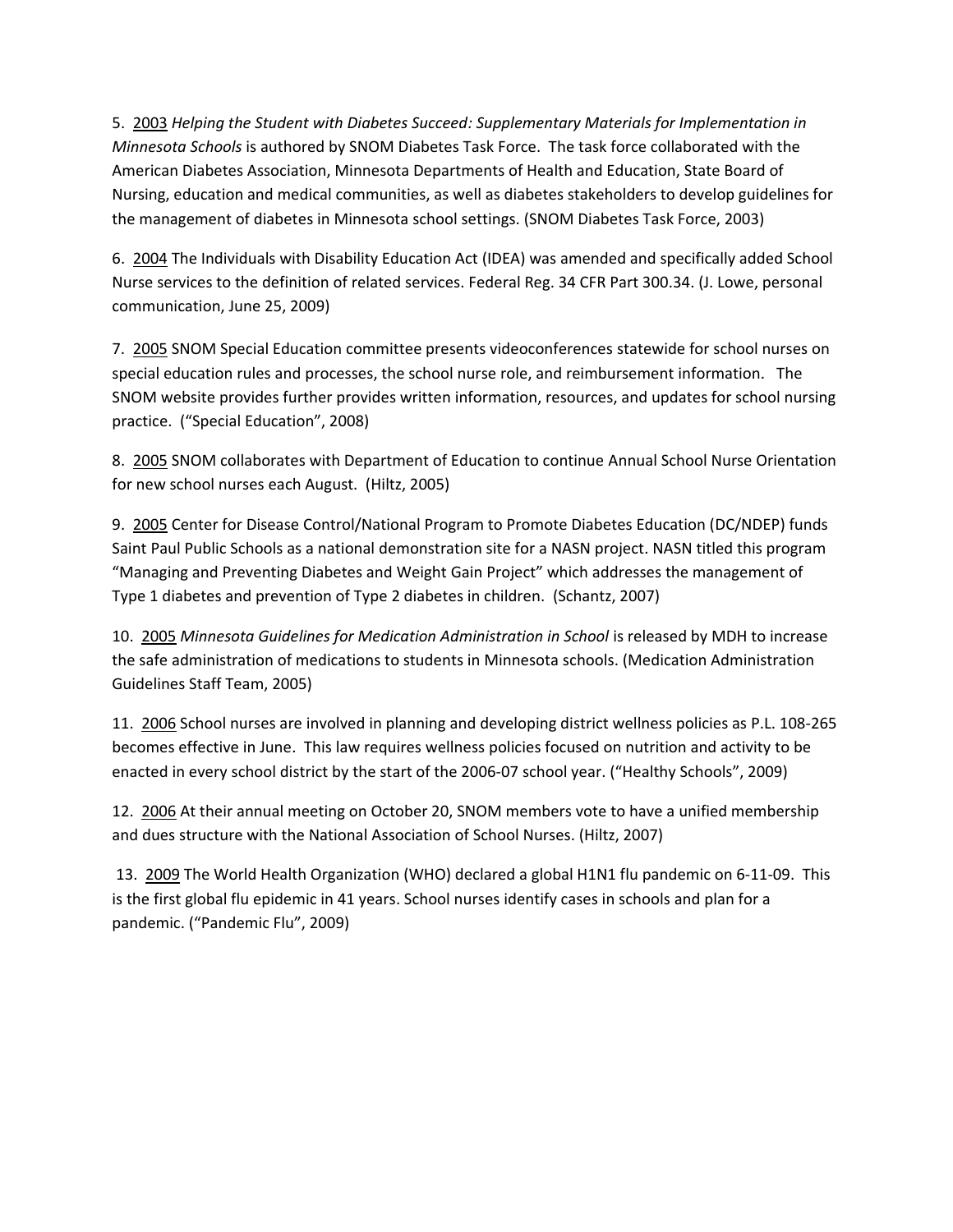# **References:**

A historical perspective. (September 1918). *Minneapolis Journal*.

American Nurses Association (ANA). (1983). *Standards of school nursing practice*. Scarborough, MD: National Association of School Nurses.

American School Health Association (ASHA). (1974). *Guidelines for the school nurse in the school health program.* Kent, OH: author.

Bergman, E., et al. (1983). *Goals of school nursing: An interpretive tool*. Minneapolis,MN: Minnesota Nurses Association and School Nurse Organization of Minnesota. (Revised from 1974).

Denehy, J. (2004). Upgrading your computer skills: The time is now. *The Journal of School Nursing*, 20(5)247-248

Haas, M. (Ed.). (1993). *Schoolnurses' sourcebook of individual healthcare plans.* North Branch, MN: Sunrise River Press.

Healthy Schools. (2009). Retrieved September 11, 2009 from [http://teamnutrition.usda.gov/Healthy/wellness\\_policyrequirements.html.](http://teamnutrition.usda.gov/Healthy/wellness_policyrequirements.html)

Hiltz, C. (2005) From the president. *SNOMemo*, School Nurse Organization of Minnesota: Fall 2005. Retrieved September 10, 2009 from: [http://www.minnesotaschoolnurses.org.](http://www.minnesotaschoolnurses.org/)

Hiltz, C. (2007). SNOM Board of Directors meeting in St. Paul: Jan 20, 2007. Retrieved September 10, 2009 from: [http://www.minnesotaschoolnurses,org.](http://www.minnesotaschoolnurses,org/)

*Historical summary of health services in Minneapolis.* (1-21-1980). Minneapolis Public Schools: Special Education/Health Services Archives. Minneapolis, MN.

Jordan, P.D. (1953). *The people's health: A history of public health Minnesota to 1948.* St. Paul: Minnesota Historical Society.

Larson, G. (Ed.). (1988). *Managing the student with a chronic illness: A practical guide for school personnel.* Minneapolis: DCI Publishing.

*Lindblad, S. (1914-1952). School nursing: then and now.* Division of School Hygiene. Saint Paul Public Schools archived records. St. Paul, MN.

Medication Administration Guidelines State Interagency Staff Team. (2005). *Minnesota guidelines for medication administration in school. Retrieved August 2, 2009 from http:/[/www.health.state.mn.us/divs/fh/mch/schoolhealth/medadmim/](http://www.health.state.mn.us/divs/fh/mch/schoolhealth/medadmim/)*.

Meyerding, E. A. (1909). *Saint Paul Public School's report of medical inspections for month of November, 1909.* St. Paul, MN: Saint Paul Public Schools*.*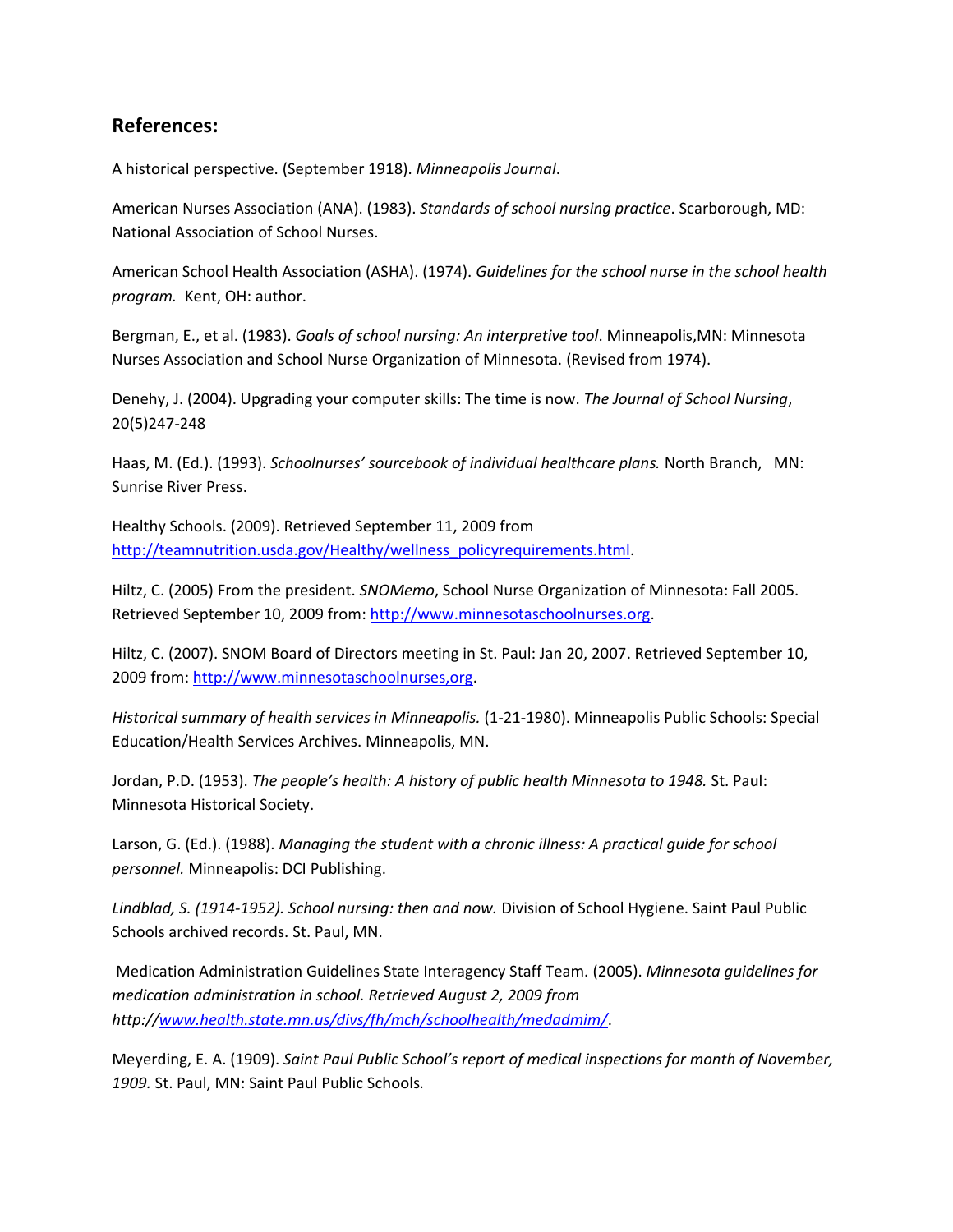Minnesota Department of Health. (1973). Archived annual reports.

Minnesota Department of Health (MDH). (1997). *Minnesota school health guide*. Minneapolis: MDH, Division of Family Health.

Minnesota Departments of Health and Education. (1948). *School health manual for use in Minnesota Schools.* Minneapolis: Minnesota Department of Health, *p 14.*

National Association of School Nurses. (NASN). (1981). *Guidelines for a model school nurse services program,* National Education Association.

Pandemic Flu. (2009) retrieved June 11, 2009 fro[m http://www,pandemicflu.gov.](http://www,pandemicflu.gov/)

*Reflections of social change. Minnesota student survey.* (1992). St. Paul, MN: Minnesota State Department of Education. (ERIC Document Service No. ED363837) Retrieved September 7, 2009 from [http://www.eric.ed.gov/.](http://www.eric.ed.gov/)

Saint Paul Public Schools archived records. (2009). St. Paul, MN.

Schantz, S. (2007). Child and adolescent obesity, BMI, and the school nurses role*. NASN Newsletter.* 22(4)22-23.

School Nurse Organization of Minnesota (SNOM) archived records. (1961-2003). Minnesota History Center, St. Paul, MN. 149.J.20. 3 B, Box 1;149.J.20.4F, Box 2; 147.E.2.7B, Box 3.

School of Public Health, (1958-60). *The bulletin*. Minneapolis: University of Minnesota.

Schrefer, S. (Ed.). (2000). *Nursing reflections: A century of caring.* St. Louis: Mosby.

*Schuster C., Will,S., & Luehr, R.E. (1985). Preventing AIDS: A resource for inservice education on AIDS and educational Implications.* St. Paul, MN: Minnesota Department of Education and School Nurse Organization of Minnesota.

SNOM Bloodborne Pathogens Task Force. (1993). *Bloodborne pathogens: Questions and answers*. Minneapolis: School Nurse Organization of Minnesota.

SNOM Diabetes Task Force. (2003). *Helping the student with diabetes succeed in school: Supplementary materials for implementation in Minnesota.* Minneapolis: School Nurse Organization of Minnesota.

SNOM Health Care Reform Task Force. (1995). *The role of school nursing in the design and implementation plan for Minnesota health care reform: A vision statement.* St. Paul: School Nurse Organization of Minnesota.

Special Education. (2008). Retrieved September 12, 2009 from [http://www.minnesotaschoolnurses.org.](http://www.minnesotaschoolnurses.org/)

Splett, P. L., Erickson, C. D., Belseth, S. B., & Jensen, C. (2006) Evaluation and sustainability of the healthy learners asthma initiative. *Journal of School Nursing*, 22(6)310-318.